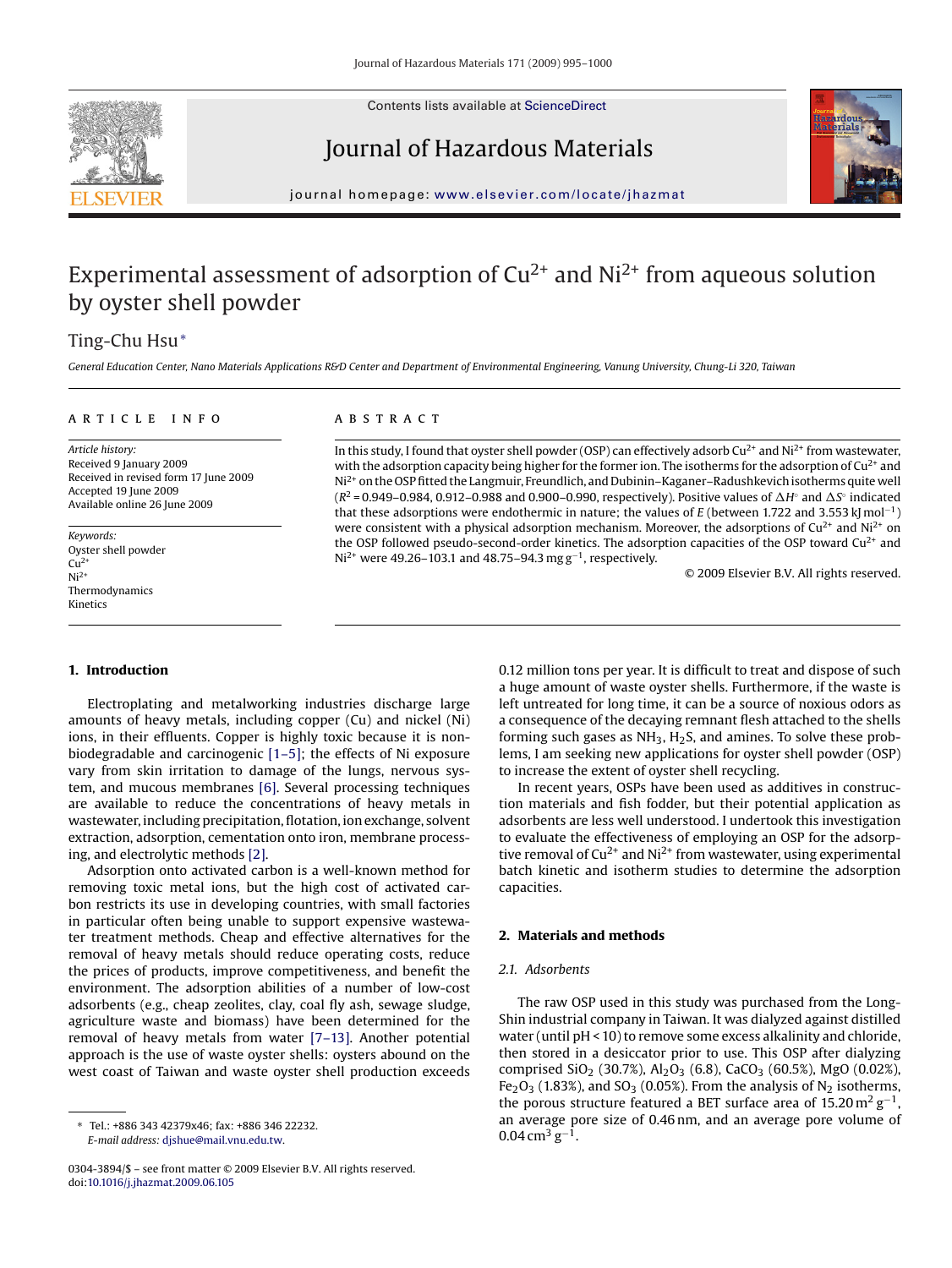## *2.2. Adsorbate*

 $Cu(NO<sub>3</sub>)<sub>2</sub>·5H<sub>2</sub>O$  and  $Ni(NO<sub>3</sub>)<sub>2</sub>·5H<sub>2</sub>O$  were obtained in analytical grade (Merck Co.) and used without further purification.

## *2.3. Adsorption and kinetics studies*

The  $Cu^{2+}$  and  $Ni^{2+}$  adsorption isotherms in aqueous solutions were obtained using the immersion method. Prior to use, the adsorbents were dried at 105 ◦C for 24 h to remove moisture. The adsorption of  $Cu^{2+}$  and Ni<sup>2+</sup> was studied after adding 0.06 g of the adsorbent into an aqueous solution containing desired  $Cu^{2+}$  and Ni<sup>2+</sup> concentrations (0–200 mg L<sup>-1</sup>), adjusting the pH of the solution to 2, and shaking for 4h at  $30^{\circ}$ C. The equilibrium time was determined by studies of the adsorption kinetics. Because the adsorption equilibrium was established within 3–4 h, the contact time was fixed at 4 h. For thermodynamic studies, these procedures were repeated at 45 and  $60^{\circ}$ C. Because the values of pH of the effluents from electroplating and metalworking industries are close to 2, for direct applicability to treating real wastewater samples, the pH of the solution was fixed at 2 in this study. I also studied the blank tests and found no significant ions released from the OSP at the adsorption conditions.

## *2.4. Equipment*

The surface area and total pore volume of the OSP were measured through  $N_2$  adsorption at temperatures below 77 K using a Micromeritics TRISTAR-3000 apparatus. The OSP was outgassed with He at 105 ℃ for 16 h prior to performing the adsorption measurement. The resulting suspensions were filtered and the solution was analyzed using a Hitachi 1100B atomic absorption spectrophotometer (AAS). The pH of each solution was determined using a JenCo 1671 pH meter. The mineral surface and sorbed pollutants on the surface were analyzed using a PerkinElemer Model 1600 Fourier transform infrared (FTIR) spectrometer.

#### *2.5. Errors*

The maximum error observed in liquid-phase concentration measurements was  $0.5 \text{ mg L}^{-1}$ . The triplicates of isotherm and kinetics measurements were achieved to within  $\pm 5\%$  of the measured values presented here.

## **3. Results and discussion**

## *3.1. Effect of temperature*

Fig. 1 reveals that the maximum adsorption capacity occurred at 60 ◦C for each of the two adsorbates; their adsorption capacities followed the order  $60^\circ$ C >  $45^\circ$ C > 30 $^\circ$ C. This increase in adsorption upon increasing the temperature indicates an endothermic nature for each of these adsorption processes.

## *3.2. Amounts of Cu2+ and Ni2+ adsorbed on the OSP*

Fig. 1 indicates that the amount of  $Cu^{2+}$  adsorbed on the OSP was larger than that of  $Ni<sup>2+</sup>$  at each of three different temperatures (30, 45, and 60 $\degree$ C). It is clear that the OSP sample exhibited superior performance toward the adsorption of  $Cu^{2+}$ .

## *3.3. Effect of contact time*

Fig. 2 displays the effects of the contact time on the amount of  $Cu^{2+}$  and Ni<sup>2+</sup> adsorbed per unit of adsorbent at three differ-



**Fig. 1.** Adsorption capacities of OSP toward  $Cu^{2+}$  and  $Ni^{2+}$  at various temperatures.

ent temperatures (30, 45, and 60 °C). For Cu<sup>2+</sup> and Ni<sup>2+</sup>, a gradual increase in adsorption occurred upon increasing the contact time up to 120–240 min, at which point the maximum values of adsorption were attained. Extending the contact time further had an insignificant effect on the amounts of the heavy metals adsorbed. For this reason, I used a contact time of 240 min as the optimum value in our subsequent experiments.



**Fig. 2.** Contact times for the adsorptions of (a)  $Cu^{2+}$  and (b)  $Ni^{2+}$  onto OSP at various temperatures.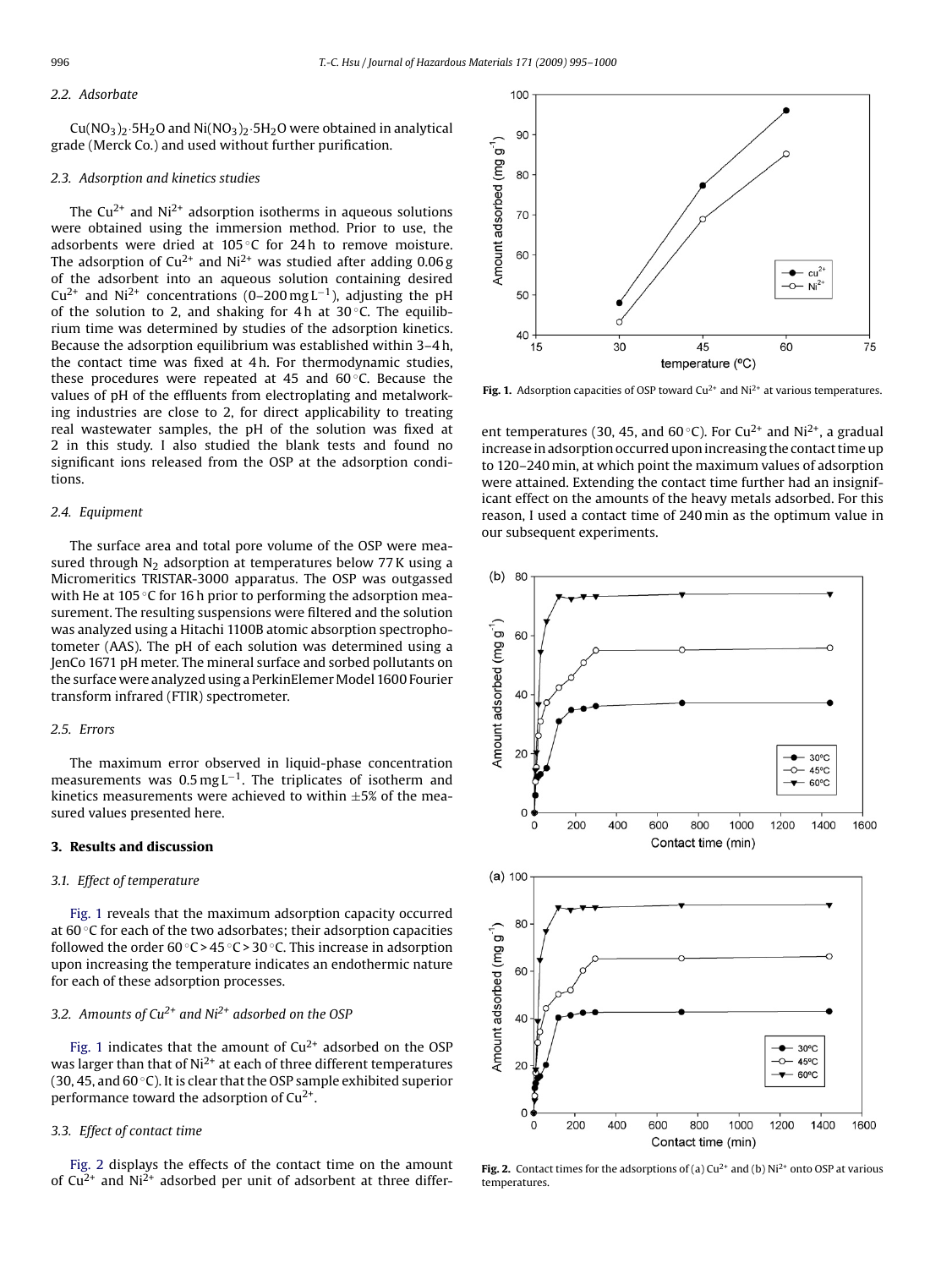#### **Table 1**

Adsorption capacities of  $Cu^{2+}$  and  $Ni^{2+}$  on various low-cost adsorbents.

| Adsorbent              | $Cu^{2+} (mgg^{-1})$ | $Ni^{2+} (mgg^{-1})$ | Reference  |
|------------------------|----------------------|----------------------|------------|
| Chabazite              | 5.10                 | 4.50                 | [10]       |
| Jordanian zeolites     | 25.00-47.50          | 23.70-52.5           | [10]       |
| Coal fly ash           | 178.5-249.1          |                      | [17]       |
| Bagasse fly ash        | $2.26 - 2.36$        |                      | $[17]$     |
| Fly ash + wollastonite | 1.18                 |                      | [10]       |
| Peat moss              | $6.41 - 19.56$       | 11.15-11.74          | [10]       |
| Industrial waste       | 13.80-23.66          | 160.0                | [8,10]     |
| Sewage sludge          | 3.282-30.70          |                      | $[7,9]$    |
| Citrus reticulata      |                      | 158.0                | [10]       |
| Brown algae            | 47.63-102.9          | 48.72-58.11          | [11]       |
| Chitosan               | 7.40-222.0           | 2.40                 | [10]       |
| Oyster shell powder    | 49.26-103.1          | 48.75-94.30          | This study |

#### *3.4. Adsorption isotherms*

Table 1 compares the adsorption capacities of various low-cost adsorbents for  $Cu^{2+}$  and  $Ni^{2+}$ , determined by us and others; the adsorption capacities of Cu<sup>2+</sup> and Ni<sup>2+</sup> were in the ranges 1.18–249.1 and 2.40–160.0 mg g−1, respectively. In addition, I used the wellknown Langmuir and Freundlich models to analyze the results obtained for the adsorptions of  $Cu^{2+}$  and  $Ni^{2+}$  onto the OSP samples. The Langmuir isotherm assumes a completely homogeneous surface, whereas the Freundlich isotherm is suitable for highly heterogeneous surfaces. In addition to the Langmuir and Freundlich isotherms, I also examined the Dubinin–Kaganer–Radushkevich (DKR) isotherm.

#### *3.4.1. Langmuir isotherm*

The Langmuir isotherm is the most commonly used isotherm for analyzing the sorptions of various compounds. In its linear form, it can be represented as follows:

$$
\frac{1}{Q_{e}} = \frac{1}{Q_{0}} + \frac{1}{bQ_{0}C_{e}}
$$
\n(1)

where *Q*<sup>e</sup> is the amount adsorbed (mg g−1), *C*<sup>e</sup> is the equilibrium concentration of the adsorbate (mg L−1), and *Q*<sup>0</sup> and *b* are Langmuir constants related to the maximum adsorption capacity and energy of adsorption, respectively. When 1/*Q*<sup>e</sup> is plotted against 1/*C*e, a straight line having a slope of  $1/bQ_0$  and an intercept at  $1/Q_0$  is obtained. I calculated the Langmuir constants *Q*<sup>0</sup> and *b* from Fig. 3. Table 2 provides these values for the adsorptions of  $Cu^{2+}$  and  $Ni^{2+}$  on the OSP samples. The values of  $R^2$  are in the range of 0.949–0.984, revealing that these adsorption events fit the Langmuir isotherm quite well. For both adsorbates, the maximum adsorption capacities  $(O_0)$  followed the order 60 °C > 45 °C > 30 °C.

#### *3.4.2. Freundlich isotherm*

The Freundlich isotherm is most frequently used to describe the adsorption of inorganic and organic compounds in solution. In its logarithmic form, it can be represented as follows:

$$
\log Q_{\rm e} = \log K_{\rm F} + \frac{1}{n} \log C_{\rm e} \tag{2}
$$



**Fig. 3.** Langmuir isotherms for the adsorptions of (a)  $Cu^{2+}$  and (b)  $Ni^{2+}$  onto OSP at various temperatures.

where *Q*<sup>e</sup> is the amount adsorbed (mg g−1), *C*<sup>e</sup> is the equilibrium concentration of the adsorbate (mg L<sup>-1</sup>), and *K*<sub>F</sub> and *n* are Freundlich constants related to the adsorption capacity and adsorption intensity, respectively. When log *Q*<sup>e</sup> is plotted against log *C*e, a straight line having a slope of  $1/n$  and an intercept at  $\log K_F$  is obtained. I used [Fig. 4](#page-3-0) to calculate the Freundlich constants  $K_F$  and  $n$ ; Table 2 lists their values for the adsorptions of  $Cu^{2+}$  and  $Ni^{2+}$  on the OSP. Because the values of  $R^2$  all fall in the range of 0.912–0.988, these adsorption events appear to follow the Freundlich isotherm quite well. In each case, the value of *n* was greater than 1, revealing that adsorption was a favorable process.

## *3.4.3. DKR isotherm*

The DKR equation has been used previously to examine the mechanisms of the adsorptions of  $Cu^{2+}$  and  $Ni^{2+}$  onto various adsor-

#### **Table 2**

Langmuir and Freundlich constants for the adsorption of  $Cu^{2+}$  and  $Ni^{2+}$  onto OSP.

| Adsorbate | Temperature $(°C)$ | Langmuir             |                          |       |                  | Freundlich  |       |  |
|-----------|--------------------|----------------------|--------------------------|-------|------------------|-------------|-------|--|
|           |                    | $Q_0$ (mg $g^{-1}$ ) | $b$ (Lmg <sup>-1</sup> ) | $R^2$ | $\boldsymbol{n}$ | $K_{\rm F}$ | $R^2$ |  |
| $Cu2+$    | 30                 | 49.26                | 0.027                    | 0.949 | 3.475            | 9.456       | 0.986 |  |
|           | 45                 | 83.33                | 0.035                    | 0.982 | 4.047            | 20.469      | 0.934 |  |
|           | 60                 | 103.1                | 0.057                    | 0.984 | 4.998            | 34.66       | 0.925 |  |
| $Ni2+$    | 30                 | 48.75                | 0.016                    | 0.959 | 2.719            | 5.512       | 0.912 |  |
|           | 45                 | 81.97                | 0.017                    | 0.980 | 2.662            | 9.003       | 0.950 |  |
|           | 60                 | 94.34                | 0.034                    | 0.978 | 3.560            | 19.72       | 0.988 |  |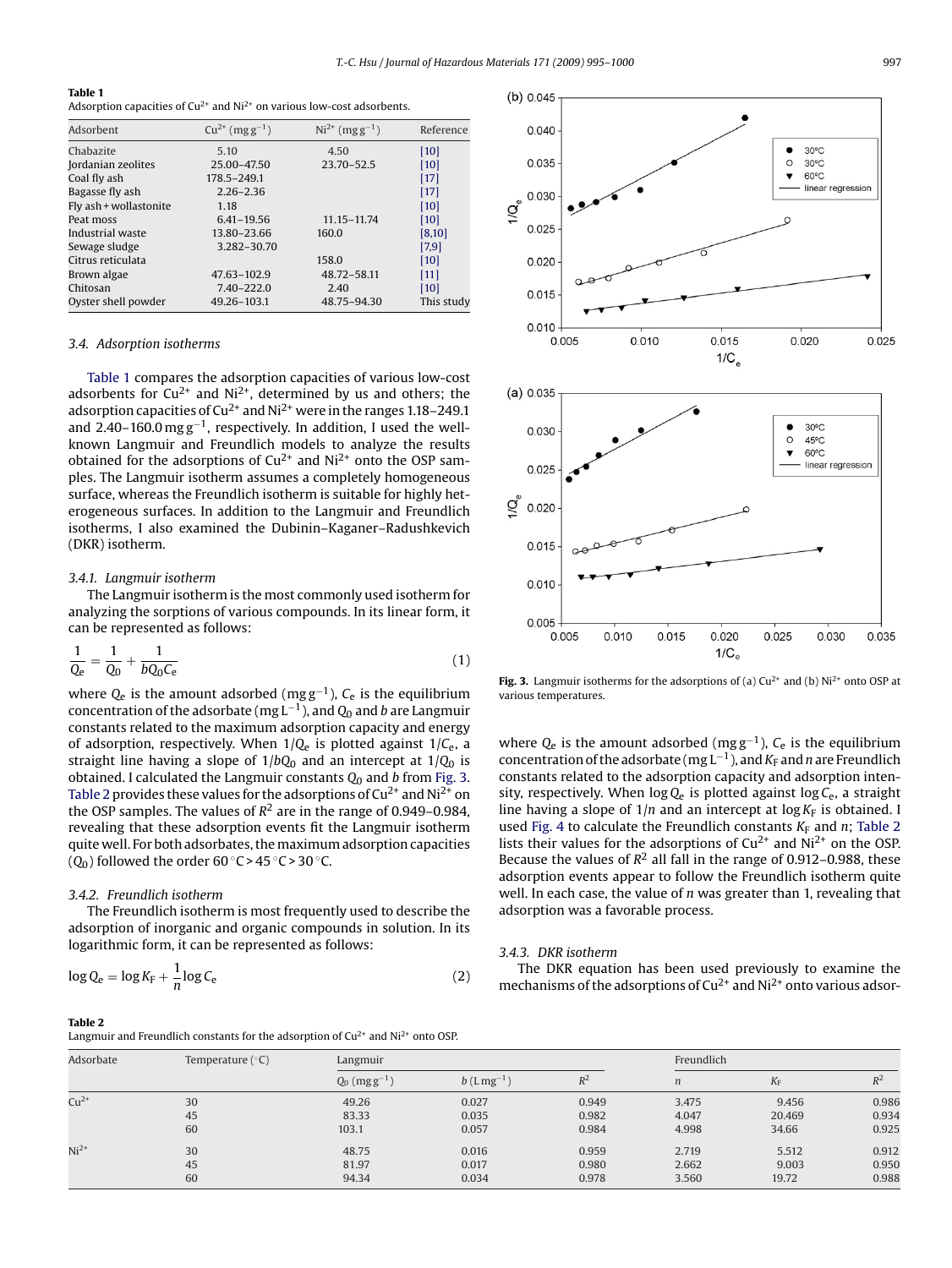<span id="page-3-0"></span>

**Fig. 4.** Freundlich isotherms for the adsorptions of (a) Cu<sup>2+</sup> and (b) Ni<sup>2+</sup> onto OSP at various temperatures.

bents [\[14,15\]. T](#page-5-0)he DKR equation can be represented as follows:

$$
\ln Q_e = \ln Q_m - \beta \varepsilon^2 \tag{3}
$$

where *Q*<sup>e</sup> is the amount adsorbed (mmol kg−1), *Q*<sup>m</sup> (mmol kg−1) is the DKR monolayer capacity,  $\beta$  (mol<sup>2</sup> J<sup>–2</sup>) is a constant related to the sorption energy, and  $\varepsilon$  is the Polanyi potential, which is related to the equilibrium concentration through the expression

$$
\varepsilon = RT \ln\left(\frac{1}{C}\right),\tag{4}
$$

where *T* is the temperature and *C* is the equilibrium concentration of  $Cu^{2+}$  or Ni<sup>2+</sup> in solution. When ln  $Q_e$  is plotted against  $\varepsilon^2$ , a straight line is obtained having a slope of  $\beta$  and an intercept at  $Q_m$ . I calculated these values from the data in Fig. 5. The value of  $\beta$  is related to the sorption energy, *E*, through the following relationship:

$$
E = \frac{1}{(-2\beta)^{1/2}}\tag{5}
$$

#### **Table 3**

DKR parameters for the adsorption of  $Cu^{2+}$  and  $Ni^{2+}$  onto OSP.



**Fig. 5.** DKR isotherms for the adsorptions of (a)  $Cu^{2+}$  and (b)  $Ni^{2+}$  onto OSP at various temperatures.

Table 3 provides the DKR parameters and values of *E* for the sorptions of  $Cu^{2+}$  and Ni<sup>2+</sup> on the OSP at various temperatures. Because the values of  $R^2$  were in the range of 0.900–0.990, the adsorptions of  $Cu^{2+}$  and Ni<sup>2+</sup> on the OSP appear to follow the DKR isotherm quite well.

The sorption process is dominated by particle diffusion. Indeed, our calculated adsorption energies for  $Cu^{2+}$  and  $Ni^{2+}$  (2.210–3.553 and 1.722–2.692 kJ mol<sup>-1</sup>, respectively) suggest that the sorption processes are governed by physical adsorption mechanisms  $(E < 8 \text{ k}$  mol<sup>-1</sup>) at all temperatures [\[7,16\].](#page-5-0)

## *3.5. Thermodynamic studies*

[Table 4](#page-4-0) lists the thermodynamic parameters calculated using the following equations [\[17–19\]:](#page-5-0)

$$
\Delta G^{\circ} = -RT \ln b' \tag{6}
$$

$$
\ln \frac{b_2}{b_1} = -\left(\frac{\Delta H^\circ}{R}\right) \left[\frac{T_1 - T_2}{T_2 T_1}\right] \tag{7}
$$

| Adsorbate | Temperature $(°C)$ | $Q_m$ (mg g <sup>-1</sup> ) | $\beta$ (mol <sup>2</sup> J <sup>-2</sup> ) | Sorption energy, $E$ (kJ mol <sup>-1</sup> ) | $R^2$ |
|-----------|--------------------|-----------------------------|---------------------------------------------|----------------------------------------------|-------|
| $Cu^{2+}$ | 30                 | 42.89                       | $-1.02 \times 10^{-7}$                      | 2.210                                        | 0.900 |
|           | 45                 | 73.37                       | $-6.82 \times 10^{-8}$                      | 2.708                                        | 0.990 |
|           | 60                 | 87.01                       | $-3.96 \times 10^{-8}$                      | 3.553                                        | 0.984 |
| $Ni2+$    | 30                 | 39.14                       | $-1.69 \times 10^{-7}$                      | 1.722                                        | 0.986 |
|           | 45                 | 64.08                       | $-1.33 \times 10^{-7}$                      | 1.942                                        | 0.990 |
|           | 60                 | 82.05                       | $-6.90 \times 10^{-8}$                      | 2.692                                        | 0.944 |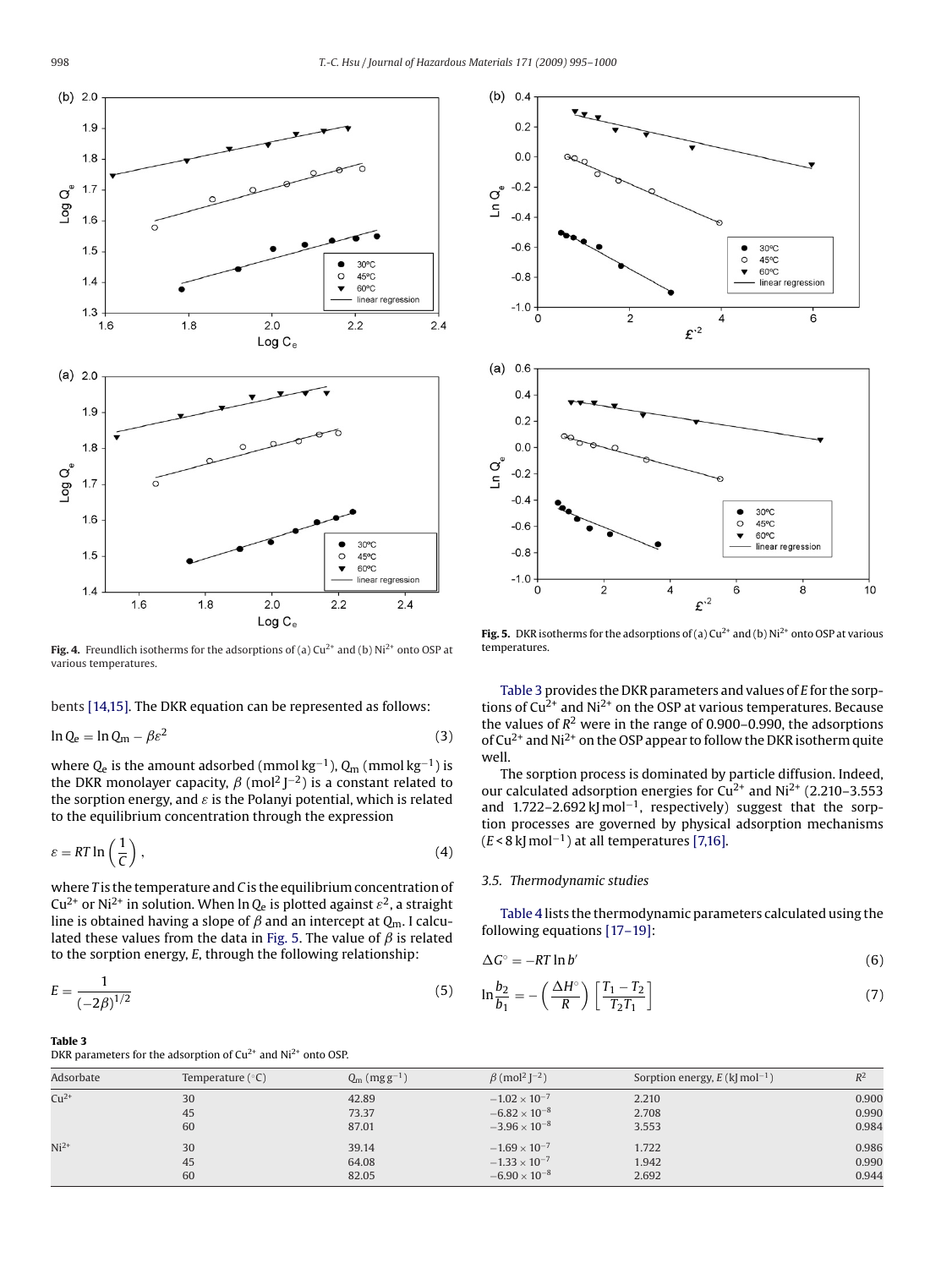#### <span id="page-4-0"></span>**Table 4**

Thermodynamic parameters for the adsorption of  $Cu^{2+}$  and  $Ni^{2+}$  onto OSP.

| Adsorbate |                | $\Delta G^{\circ}$ (k[mol <sup>-1</sup> ) |                |       | $\Lambda S^{\circ}$<br>$($ mol <sup>-1</sup> K <sup>-1</sup> ) |  |
|-----------|----------------|-------------------------------------------|----------------|-------|----------------------------------------------------------------|--|
|           | $30^{\circ}$ C | $45^{\circ}$ C                            | $60^{\circ}$ C |       |                                                                |  |
| $Cu2+$    | $-18.81$       | $-20.42$                                  | $-22.41$       | 20.88 | 130.2                                                          |  |
| $Ni2+$    | $-20.0$        | $-22.9$                                   | $-26.4$        | 44.90 | 127.7                                                          |  |

$$
\Delta S^{\circ} = \frac{\Delta H^{\circ} - \Delta G^{\circ}}{T}
$$
 (8)

where *b'*, *b*<sub>2</sub>, and *b*<sub>1</sub> are the Langmuir constants at *T*, *T*<sub>2</sub>, and  $T_1$ , respectively. The negative values of  $\Delta G^{\circ}$  at all temperatures (Table 4) indicate that the adsorption processes are favorable and spontaneous. Moreover, the free energy decreased upon increasing the temperature; i.e., the adsorption events are favored at high temperatures. The positive values of ∆*H*◦ and ∆S◦ for each sample indicate that the processes are endothermic and aided by increased disorder. The increase in adsorption at higher temperatures also indicates the endothermic nature of these adsorption processes.

#### *3.6. Kinetics adsorption studies*

I analyzed the adsorption kinetics using several models, including the pseudo-first-order Lagergren equation [\[18,20\]](#page-5-0) and a pseudo-second-order rate equation [\[21,22\], r](#page-5-0)epresented by Eqs. (9) and (10), respectively, to examine the kinetics of the adsorption



**Fig. 6.** Plots of the pseudo-first-order Lagergren equation for the adsorptions of (a)  $Cu^{2+}$  and (b) Ni<sup>2+</sup> onto OSP at various temperatures.

processes.

$$
\ln(Q_e - Q_t) = \ln Q_e - k_1 t \tag{9}
$$

$$
\frac{t}{Q_t} = \left[\frac{1}{k_2 Q_e^2}\right] + \left(\frac{1}{Q_e}\right)t\tag{10}
$$

where  $Q_t$  is the amount (mg g<sup>-1</sup>) of material adsorbed at time *t*,  $Q_e$  is the adsorption capacity (mg  $g^{-1}$ ) at equilibrium,  $k_1$  is the rate constant (min<sup>-1</sup>) of the pseudo-first-order model, and *k*<sub>2</sub> is the rate constant  $(g mg^{-1} min^{-1})$  of the pseudo-second-order model. From the slopes and intercepts of these curves, I determined the values of  $k_1$  and  $k_2$  and the equilibrium capacity ( $Q_e$ ). Figs. 6 and 7 present the experimental data for the different adsorbates fitted using the pseudo-first-order and pseudo-second-order kinetic models, respectively; [Table 5](#page-5-0) lists the resulting parameters obtained using both models. The pseudo-first-order model  $(R^2 = 0.703 - 0.992)$  did not represent the kinetics as well as those obtained using the pseudo-second-order kinetics model, where the high linearity of the plots of  $t/Q_t$  versus  $t (R^2 > 0.966)$  confirmed the pseudo-secondorder nature of the process.

In the pseudo-second-order model, the product  $k_2Q_e^2$  is the initial sorption rate, *h*. [Table 5](#page-5-0) indicates that the pseudo-second-order rate constant ( $k_2$ ) for Cu<sup>2+</sup> reached its maximum value at 30 °C; it was maximized at  $60^{\circ}$ C for Ni<sup>2+</sup>. The maximum initial sorption rates (*h*) for Cu<sup>2+</sup> and Ni<sup>2+</sup> were 3.896 mg g<sup>-1</sup> min<sup>-1</sup> (60 °C) and 6.219 mg g<sup>-1</sup> min<sup>-1</sup> (60 °C), respectively. For the adsorption of Cu<sup>2+</sup>



**Fig. 7.** Plots of the pseudo-second-order kinetics for the adsorptions of (a)  $Cu^{2+}$  and (b) Ni2+ onto OSP at various temperatures.